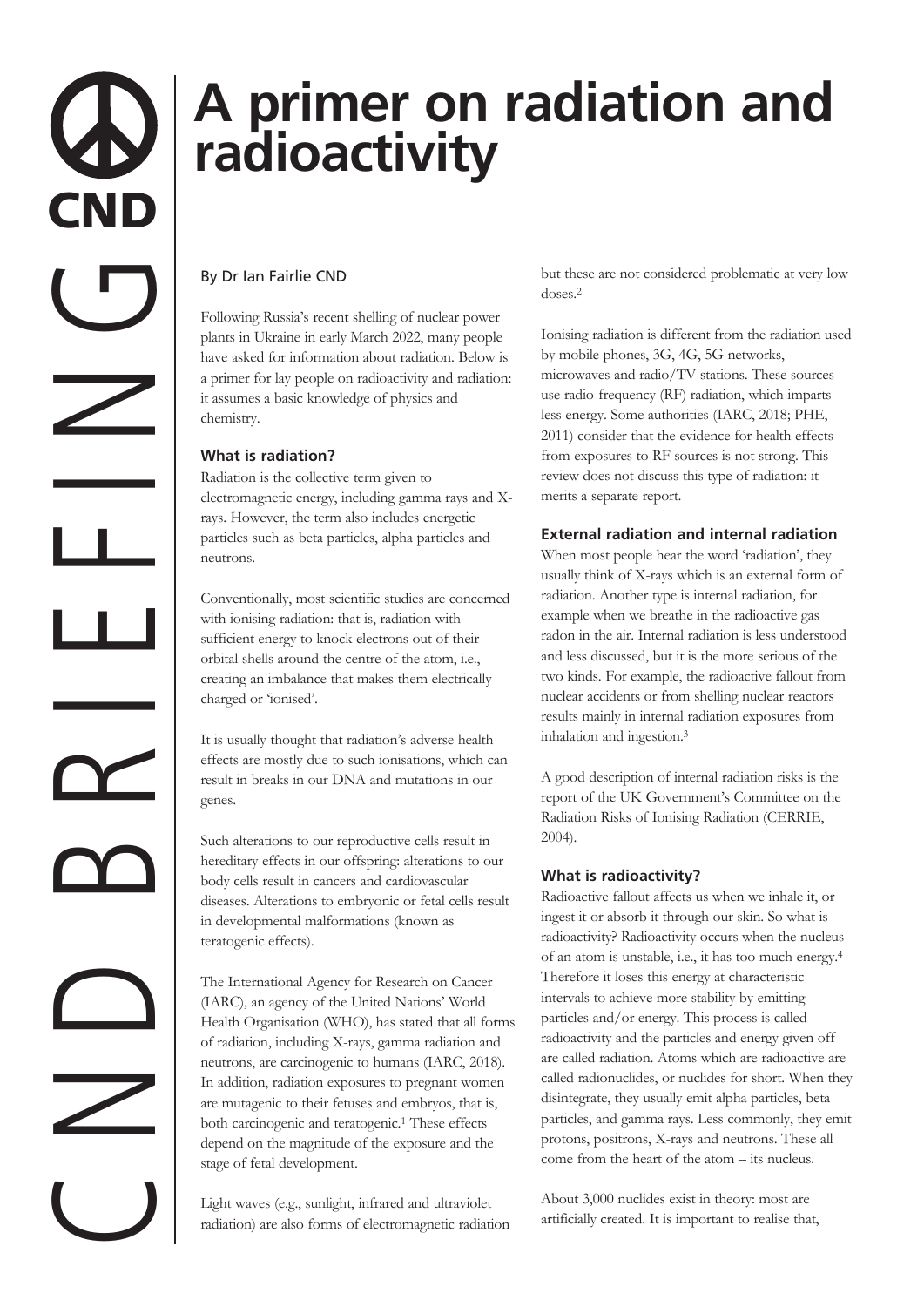before the age of nuclear weapons and its offspring nuclear energy, only a handful of nuclides existed.5 These are the socalled primordial nuclides with extremely long half-lives as they are remnants left over from the time the earth was formed 4.6 billion years ago. These include all uranium isotopes, all thorium isotopes, and potassium-40. The reason they still exist is their immensely long half-lives.

Commonly mentioned (man-made) nuclides are caesium-137 (Cs-137), strontium-90 (Sr-90), radon-222 (Rn-222), radium-226 (Ra-226), hydrogen-3 (H-3 or tritium) and carbon-14 (C-14).

#### **Radiation's effects**

Ionising radiation has two main effects: (a) immediate cell-killing and (b) later probabilistic,<sup>6</sup> effects.

Cell-killing occurs after acute exposures to relatively high amounts of radiation, i.e., over 50 mGy7 or so. Examples of cellkilling include skin reddening, skin burns, nausea, vomiting, dizziness - all occurring within a few hours or days. At higher doses over ~300 mGy, eye cataracts, severe skin burns, and hair loss occur. At very high doses over, ~1 Gy, loss of consciousness, coma and eventual death may occur within a few days or weeks, depending on the level of medical care.

Probabilistic effects occur much later. The cancers of leukaemia and lymphoma are usually the first to arrive within a few years followed later by solid cancers (i.e., tumours) and also cardiovascular diseases. The evidence for such effects comes partly from laboratory experiments but mostly from the observed health effects in survivors of the Hiroshima and Nagasaki atomic bombs in 1945.

Most of these effects have long latency periods lasting years or decades. The latency period is the time for the radiation's probabilistic effects to start to appear. After then, radiation's effects will continue to arise, sometimes for very long periods. For example, excess thyroid cancers are still occurring among the survivors of the Hiroshima and Nagasaki bombs in Japan in 1945, more than 60 years later (Imaizumi et al, 2006). The rate at which they arise depends on the initial dose.

These later, slower, effects result in an increased probability of cancer. Radiation is therefore like cigarette smoking: not everyone who smokes will immediately get cancer, but the more one smokes the greater one's chance of cancer. Another analogy is when you are exposed to radiation you receive a negative lottery ticket: if you are unlucky your number will come up.

Often government sources and media reports have ignored these later effects of radiation, or have found them difficult to grasp, or even to accept. However, when large numbers of people are exposed to low levels of radiation, they are by far the more significant effect of radiation. To give an example, during the nuclear catastrophe at Chornobyl in 1986, about 50 firefighters died from cell-killing effects, but tens of thousands of people were estimated to have died from cancer from radioactive fallout.8

#### **Cancer**

Cancer is the name for a large group of diseases which are very common and can be fatal. For example, according to the UKCRC, half of UK people born after 1960 will be diagnosed with cancer during their lifetimes. Rather worryingly, the incidence of cancer is growing slowly in Western countries, and we don't know for sure why. On the other hand, treatments for cancer are generally getting better with the result that survival rates are increasing: cancer death rates are actually declining. However, the diagnosis of cancer is still a devastating blow for patients and their families, and chemotherapy and radiotherapy regimes can often be unpleasant, indeed harrowing.

Cancer results when a single stem cell9 is damaged so that it fails to respond to signals telling it to stop dividing. As a result, the stem cell and its descendants divide continuously producing a mass of cells, i.e., a tumour, which if untreated can be fatal. The type of cancer depends on which organ the stem cell is found. Most stem cells are in the gut lining, bone marrow and skin, but they are to be found in every organ of our bodies.

In adults, the production of new cells is closely controlled and just keeps pace with cell loss. This means that stem cells divide only when new cells are needed; if new cells are not needed, the division of stem cells is prevented by signals from nearby cells. However, sometimes this control mechanism doesn't't work and a cancer results.

For some adult cancers, as many as five or more separate DNA mutations are needed for a cancer to result, but in childhood tumours, fewer are needed. The need for several mutations explains why cancers often appear several years after the original exposure. An initial exposure to radiation causes only the first of the several mutations required, with the other mutations being caused in later years most likely by our continual exposure to background radiation. This does not occur with childhood cancers whose causes are still poorly understood, but some scientists are beginning to think that background radiation during pregnancy may cause about half of child leukemias.10

Cancers can also occur in white blood cells. The result is abnormal increases in their numbers and sizes. They do not result in tumours but in deformed cells which are unable to carry out their normal functions of protecting us against bacterial and viral infections.

#### **Should we worry about radiation?**

Many people fear radiation as we cannot feel, see, smell, hear or touch it. Much ignorance exists; regrettably, radiation risks are not taught in schools (e.g., they are not on national syllabuses) and few university courses exist on radiation, certainly not on its risks. But it is better to inform ourselves about it than to fear it.

Radiation affects different people in different ways. For example,

a. Adult women are approximately twice as radio-sensitive as adult men. The authoritative US BEIR VII report (BEIR, 2006) estimated that radiogenic cancer risks in adult women were 1.6 times greater than in adult men on average.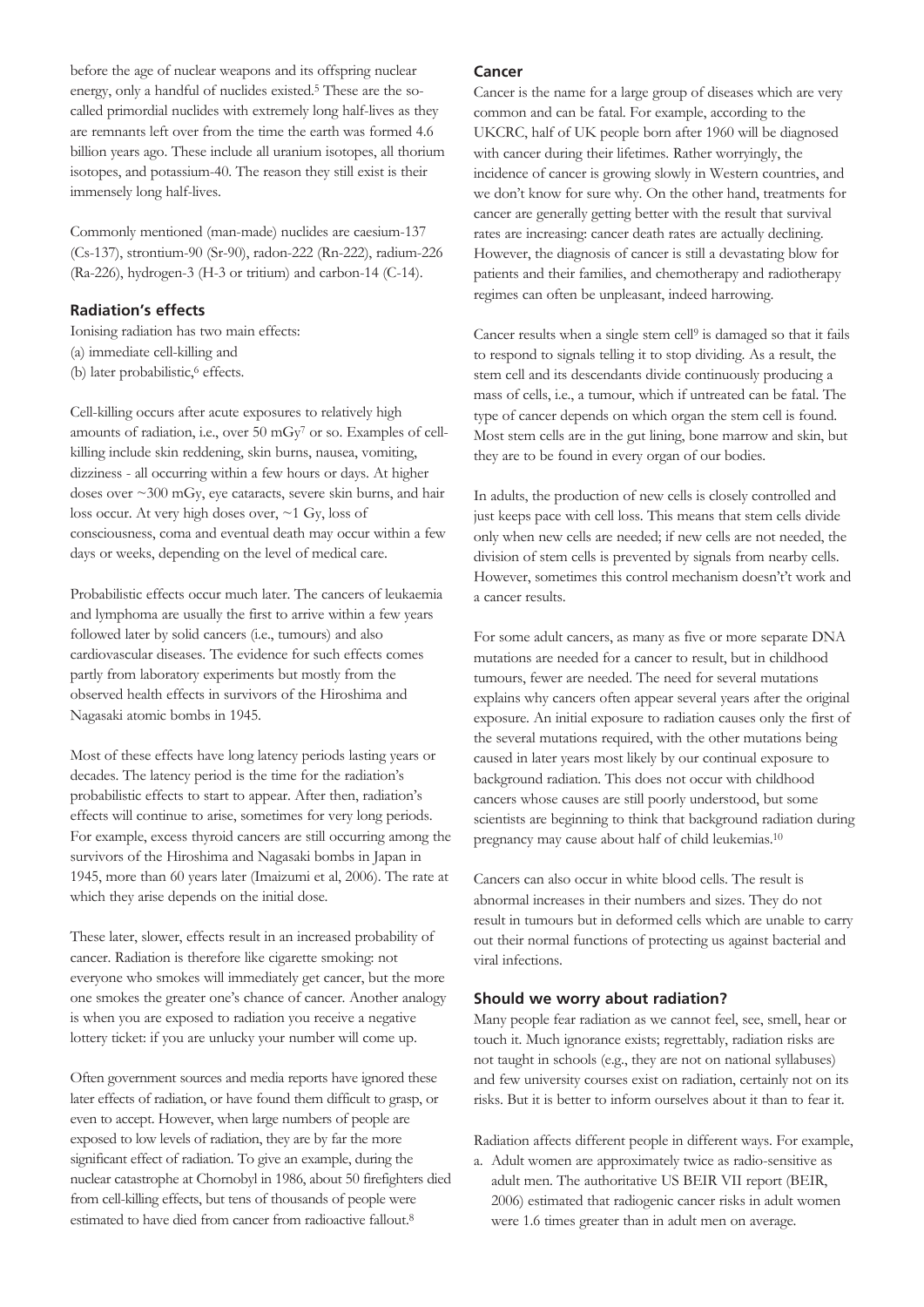- b. Children under 5 years old are estimated to be about 10 times more sensitive to radiation than adults.11
- c. Infants under about 1 year old are estimated to be about 100 times more sensitive to radiation than adults.<sup>12</sup>

People might presume that the legal safety limits to radiation exposure would take these increased radio-sensitivities into account. Sadly, this is not the case. The current legal limit of 1 mSv per year applies to all persons regardless of age and gender.13

#### **Background radiation**

Exposures to low levels of radiation are ubiquitous. This background radiation is often thought to be safe but it is not, even though there is little we can do about it. Background radiation partly comes from low levels of radioactivity in the soil, in the air, in our bodies (e.g., potassium 40), and partly from cosmic radiation, i.e., from the sun and outer space.

Here are some basic facts about background radiation rarely mentioned in the media:

- 1. Background radiation is the main reason why women who wish to have families are counselled to have children before they are 40 years old. The explanation is that a girl's complete store of eggs is created at her birth. So by the time she has attained 40 years, her eggs will have been exposed to about 40 mGy of gamma radiation from background radiation. This means some of her eggs will have been killed and some of the remainder will have been damaged.
- 2. Some experts think that background radiation actually causes about a fifth of all childhood leukemias. Other say about a half as reported by Fairlie (2021).
- 3. Many scientists are now realizing that the ageing process is intimately connected with our continual exposure to background radiation. Ultimately, background radiation may be the main reason why we are not immortal. In the UK, people are exposed to about 1 mGy of background gamma radiation each year.

# **Nuclear facilities**

A great deal of epidemiological evidence exists strongly suggesting raised levels of cancers, including childhood leukemia, near nuclear facilities around the world. (Laurier and Bard, 2008; Laurier et al, 1998; Korblein and Fairlie, 2012). The largest and most important is the German KIKK study (Kaatsch et al, 2008a and 2008b) which found a 120% increase in leukemias among children living within 5 km of all German nuclear power stations. Fairlie (2014) has proposed a hypothesis to explain these leukemia increases despite official assurances that their doses are too low. Essentially, both official dose estimates are unreliable and official risk estimates are too low. However, proponents of nuclear power contest the matter: this issue is still debated (Fairlie, 2014).

#### **Medical procedures**

We also receive radiation exposures from medical treatments for cancer and from medical diagnostic procedures such as X-rays and computed tomography (CT) scans. Although CT scans have clinical benefits for doctors and patients, some clinicians are worried about the increasing numbers of such scans especially in infants and children. Some have pressed for CT scans to be generally avoided in infants, children and in pregnant women. and for ultrasound to be used instead wherever possible (Fairlie, 2021).

## **Space Shuttle**

Crews on the International Space Shuttle are generally only allowed to stay in space for 6 months or fewer because of the very high levels of radiation in space.

## **Tanning beds**

In 2009, the World Health Organization's International Agency for Research on Cancer classified UV tanning beds as Class 1 human carcinogens.

## **Nuclear accidents**

Major catastrophes have occurred at regular intervals of about every decade or so e.g., Windscale in 1957, Three Mile Island in the US in 1979, Chornobyl in 1986, and Fukushima in 2011. We should inform ourselves of the adverse effects of these accidents.

## **Nuclear weapons testing**

In the late 1950s and early 1960s, several thousand nuclear weapons were exploded in the atmosphere mainly by the US, former USSR, UK and France giving rise to very high levels of nuclear fallout. Exposures were very high at the time, but have declined considerably since then. However high levels of relatively long-lived nuclides such as Cs-137 and Sr-90 remain in certain areas around the world (Martin et al, 2021).

# **Air travel**

A seven-hour airplane trip from London to New York will result in a dose of about 0.02 mSv. This is because of the increased exposures to cosmic rays at high altitudes. The radiation dose rate at an of 35,000 feet is about 0.003 millisieverts per hour. Air crews receive on average an annual dose of about 3 mGy.

#### **Conclusion**

It is concluded that most people should be better informed about radiation.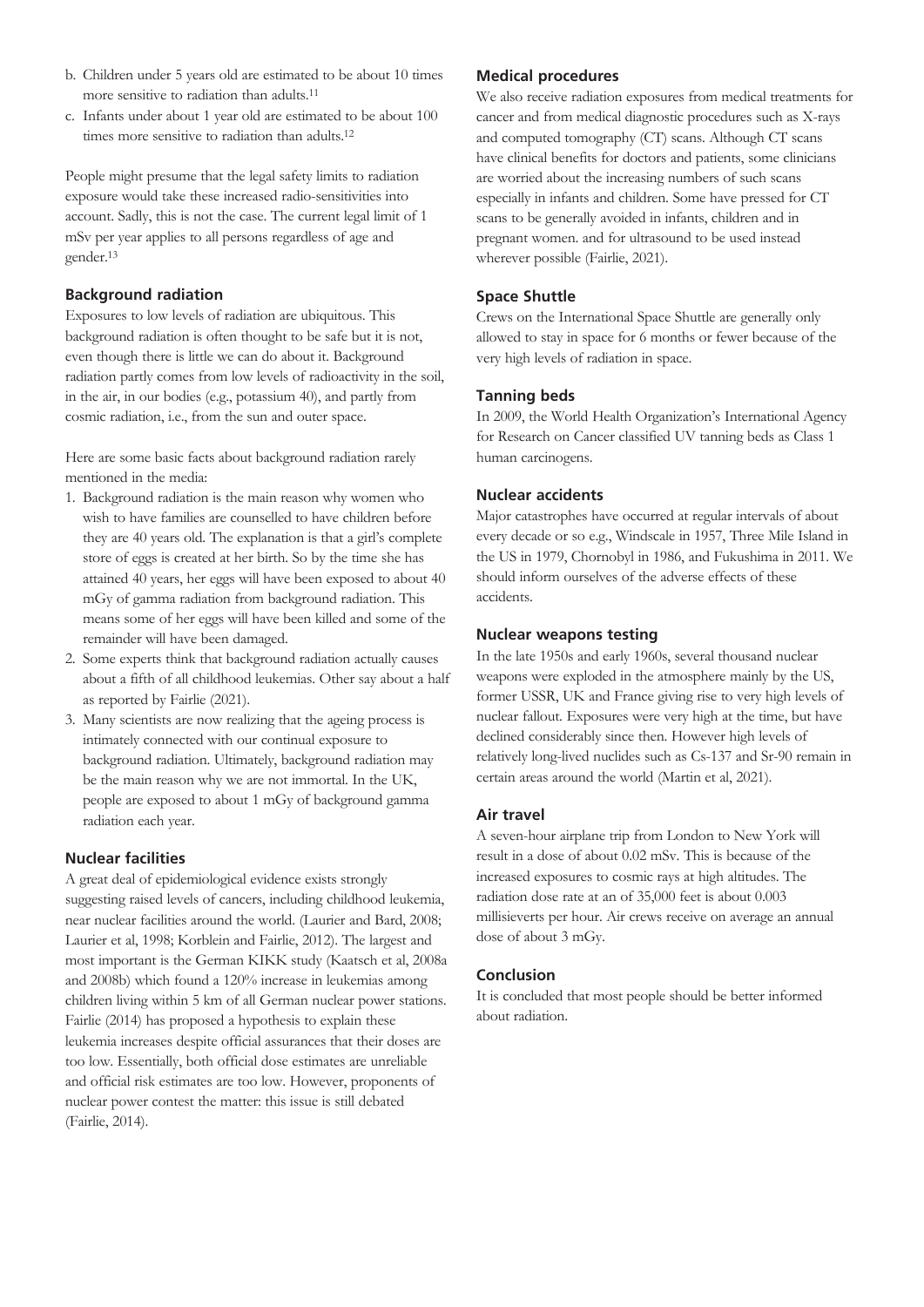## **Footnotes**

- <sup>1</sup> resulting in malformations in babies
- <sup>2</sup> all doses of radiation are in fact harmful, even very low ones, but the smaller the dose the lower the risk. Sunlight has beneficial effects as well.
- <sup>3</sup> some external radiation can also occur from semi-immersion in radioactive clouds. These result in skin doses, as occurred after the Three Mile Island nuclear accident in the US in 1979. But most radiation exposures after nuclear accidents are from the inhalation and ingestion of radioactive isotopes in fallout.
- <sup>4</sup> imbalances of electrical charges in the nucleus give it so much energy that it is unstable
- <sup>5</sup> in addition, a few nuclides are continually created by cosmic ray bombardment of the earth, the most important of which is hydrogen-3 (tritium)
- <sup>6</sup> probabilistic means we cannot be certain when these effects will occur but we can judge whether or not they are likely, and act accordingly.
- a mGy or milligray, is one thousandth of a gray (Gy). These are the units of radiation doses.
- <sup>8</sup> '30 Years After Chernobyl', 10 March 2016, Dr Ian Fairlie's blog https://www.ianfairlie.org/news/30-years-after-chernobyl/
- <sup>9</sup> stem cells proliferate indefinitely to produce more of the same stem cell and other cells at the same time. For example, when a bone marrow stem cell reproduces, it creates a bone marrow cell AND another stem cell
- <sup>10</sup> 'Radiation and Cancer in Children', 5 December 2021, Dr Ian Fairlie's blog https://www.ianfairlie.org/news/a-report-on-radiationrisks-and-on-cancer-in-children/
- <sup>11</sup> 'Radiation and Cancer in Children', 5 December 2021, Dr Ian Fairlie's blog https://www.ianfairlie.org/news/a-report-on-radiationrisks-and-on-cancer-in-children/
- <sup>12</sup> 'Radiation and Cancer in Children', 5 December 2021, Dr Ian Fairlie's blog https://www.ianfairlie.org/news/a-report-on-radiationrisks-and-on-cancer-in-children/
- <sup>13</sup> For more information on this poor state of affairs, see https://beyondnuclearinternational.files.wordpress.com/2018/07/radiationand-harm-to-human-health\_27-july.pdf and https://beyondnuclearinternational.org/2018/10/08/radioactivity-harms-us-and-nodose-is-safe/
- <sup>14</sup> studies of disease in human populations
- <sup>15</sup> Here is what the US Food and Drug Administration says about tanning beds https://www.fda.gov/consumers/consumerupdates/indoor-tanning-risks-ultraviolet-rays
- <sup>16</sup> See CND info sheets https://cnduk.org/resources/?filter=no-to-nuclear-power and websites such as https://www.ianfairlie.org/
- <sup>17</sup> For more information, please refer to https://beyondnuclearinternational.files.wordpress.com/2018/07/radiation-and-harm-tohuman-health\_27-july.pdf and https://beyondnuclearinternational.org/2018/10/08/radioactivity-harms-us-and-no-dose-is-safe/

# **References**

BEIR VII (2006) Health Risks from Exposure to Low Levels of Ionizing Radiation Phase 2, Committee to Assess Health Risks from Exposure to Low Levels of Ionizing Radiation, Board on Radiation Effects, National Research Council of the National Academies. Washington DC US. See table ES-1.

Fairlie I (2021) https://www.ianfairlie.org/news/a-report-on-radiation-risks-and-on-cancer-in-children

Fairlie I (2014) A hypothesis to explain childhood cancers near nuclear power plants. Journal of Environmental Radioactivity vol 133 pp 10-17.

Global 2000 (2016) An Independent Scientific Evaluation of the Health -Related Effects of the Chernobyl Nuclear Disaster.

https://www.global2000.at/sites/global/files/GLOBAL\_TORCH%202016\_rz\_WEB\_KORR.pdf

Imaizumi M et al (2006) Radiation Dose-Response Relationships for Thyroid Nodules and Autoimmune Thyroid Diseases in Hiroshima and Nagasaki Atomic Bomb Survivors 55-58 Years after Radiation Exposure. JAMA. 295. 1011-1022.

Kaatsch P, Spix C, Schulze-Rath R, Schmiedel S, Blettner M, 2008b. Leukemias in young children living in the vicinity of German nuclear power plants. Int. J.Cancer 122, 721-726.

Kaatsch P, Spix C, Jung I et al 2008a. Childhood leukemia in the vicinity of nuclear power plants in Germany. Dtsch Arztebl Int. 105, 725-732.

Köresin A, Fairlie I 2012. French Geocarpic study confirms increased leukemia risks in young children near nuclear power plants. Int. J. Cancer. http://dx.doi.org/10.1002/ijc.27585

Laurier D, Bard D (1999) Epidemiologic studies of leukemia among persons under 25 years of age living near nuclear sites. Epidemiol. Rev. 21 (2), 188-206.

Laurier D, Jacob S, Bernier MO, Leuraud K, Metz C, Samson E, Laloi P (2008). Epidemiological studies of leukemia in children and young adults around nuclear facilities: a critical review. Radiat. Prot. Dos 132 (2), 182-190.

Martin, B., Bolton, M.B., Hawkins, D., Tisch, S., Mangioni, T.L., 2021. Addressing the Humanitarian and Environmental Consequences of Atmospheric Nuclear Weapon Tests: A Case Study of UK and US Test Programs at Kiritimati (Christmas) and Malden Islands, Republic of Kiribati. Global Policy 12, 106-121.

Turney, C.S., Palmer, J., Maslin, M.A., Hogg, A., Fogwill, C.J., Southon, J., Fenwick, P., Helle, G., Wilmshurst, J.M., McGlone, M., 2018. Global peak in atmospheric radiocarbon provides a potential definition for the onset of the Anthropocene Epoch in 1965.